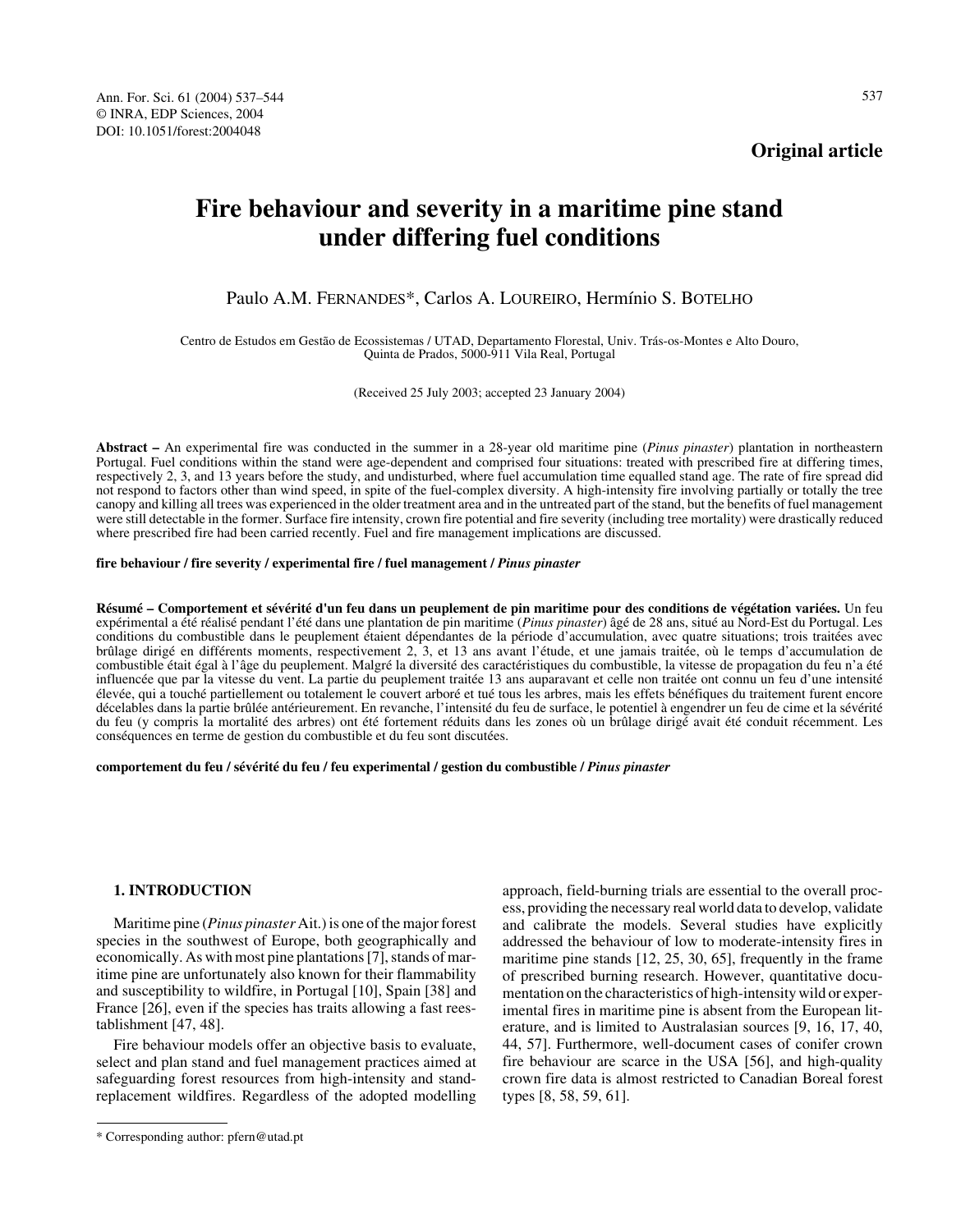Fuel management is expected to diminish the extent of wildfires and their damage, mainly by lessening fire intensity and increasing the efficiency of fire suppression, even if the exact role of fuel characteristics in fire behaviour remains unclear, especially in a severe weather environment, e.g. [36]. This assumption is soundly supported by theory, common sense and informal observation, which might explain the surprising paucity of studies examining the subject in a scientific context with field data, by looking at fire behaviour and severity differences between adjacent treated and untreated forest stands [31, 45].

This paper describes the behaviour and severity of an experimental summer fire conducted in the frame of a cooperative European Union project in a maritime pine (*Pinus pinaster*) stand in northern Portugal comprising various fuel conditions. A study of this type is a unique opportunity that serves the dual purpose of obtaining high-intensity fire data in an experimental setting for validation purposes, and comparing the characteristics and effects of a fire propagating under dissimilar fuel influences, thus offering potential insights into the issue of fuel management effectiveness.

# **2. MATERIALS AND METHODS**

Most of the maritime pine (*Pinus pinaster* Ait.) plantations in the Padrela upland of northeastern Portugal experienced a 3000 ha standreplacement wildfire in the summer of 1998. Within the wildfire perimeter, one unburned 1-ha patch (roughly  $200 \times 50$  m) in communal land under Forestry Service management was the elected experimental burning site, at  $41^{\circ}$  27' N, 07° 30' W and an elevation of 970 m. Mean annual rainfall and air temperature in the Padrela region are 1000 mm and 12  $\textdegree$ C, respectively [3].

Selection of the experimental site was primarily motivated by the existence of four distinct and contiguous fuel situations, but also by its relatively level ground (thus removing the effect of terrain slope on fire behaviour), easy access to fire crews, and isolation from other forest stands. Prior fuel management actions had not been undertaken in the undisturbed (U) portion of the stand, where the time of fuel accumulation equalled stand age, i.e. 28 years. The remaining area could be divided in three different zones (RX13, RX3, RX2) which had been subjected, respectively 13, 3 and 2 years before, to low-intensity experimental fires [11, 30] that mimicked prescribed burning operations for fuel hazard reduction; part of the RX2 and RX3 area was burned twice, since it also had prescribed fire 13 years before this study.

One  $25 \times 25$  m plot was located per fuel condition (Fig. 1). Plots RX13 and U were contiguous and their demarcation was guided by physical evidence of the previous fire boundaries, i.e. the presence of charred tree boles, thus minimizing the edge effect on fire characteristics. Visual references to assist the quantification of fire behaviour were provided by 2-m height poles with 0.5-m increments, placed on each plot at 5-m intervals along the longitudinal axis of the stand, the anticipated direction of fire propagation. All trees within each plot boundaries were measured in diameter at breast height (1.3 m), height, live crown base height (CBH), and crown diameter.

Quantitative description of the fuel-complex resorted to nondestructive procedures. Litter depth (to the nearest mm) was measured at 40 random points per plot, separating the loose, freshly cast needles (L layer) from the underlying and more compact fermentation horizon (F layer). Shrubs *Erica umbellata* Loefl. and *Chamaespartium tridentatum* (L.) P. Gibbs, typical of Mediterranean-type heathland of the *Ericion umbellatae* Loefl. alliance [49], dominated the understorey vegetation. Ground coverage of this shrub layer was assessed with the



**Figure 1.** Fuel condition map in the study stand, plot layout and location of the video cameras.

line-interception method [19] by locating three 15-m transects on each plot. Canopies intercepted by the transects were measured in height, which was defined as the vertical distance (cm) between litter surface and the general vegetation top. A representative height was calculated for each plot as the weighted (by cover) average of the individual height measurements.

Mean plot estimates of fuel load, i.e. fuel weight by unit area  $(t·ha^{-1})$ , were generated for the fine fuels (diameter  $< 6$  mm) that control fire propagation [50]. Total and upper (L-layer) litter depths were translated into weight by the use of bulk density relationships, respectively of 3.13 t·ha<sup>-1</sup>·cm<sup>-1</sup> [32] and 1.84 t·ha<sup>-1</sup>·cm<sup>-1</sup> [29]. For the shrub stratum we have applied site-specific bulk density values of 1.85 and 1.67 kg·m<sup>-3</sup> [29], respectively in the RX plots and the U plot, after calculating vegetation volume  $(m^3 \cdot ha^{-1})$  as the product of covered area  $(m^2 \cdot ha^{-1})$  and shrub height.

Canopy base height, canopy fuel (foliage) load, and canopy bulk density are the structural properties that describe the tree layer as a fuel complex [56]. Tree-level foliage weight was estimated according to [32], using the crown length and crown width measurements taken on each tree. A fuel load figure for the plot was obtained by summing the individual trees and expressing the result on an area basis. Canopy bulk density (CBD) was calculated by dividing canopy fuel load (CFL) by the average crown length of the trees in the plot [6].

An automatic portable weather station was set up on-site, approximately 50 m up-wind the stand, so as not to be endangered or influenced by the fire, and in open terrain, given the absence of tree cover in the vicinity. Records of ambient temperature, relative humidity, and wind speed and direction were taken continuously at a 2-m height for the duration of the burn.

Fine fuel samples for moisture content determination (on a dry weight basis) were collected throughout the stand immediately before ignition, sealed, and later oven-dried at 65 °C for 48 h. Individual plots were not sampled independently because heterogeneity in the exposure to solar radiation was higher within plots than between plots. Three dead fuel categories were considered, respectively L-layer litter  $(n = 5)$ , F-layer litter  $(n = 3)$ , and standing dead shrub biomass  $(n = 5)$ . One sample was taken of each of the following live fuel components: very fine (foliage and woody biomass of diameter < 3 mm) *Chamaespartium*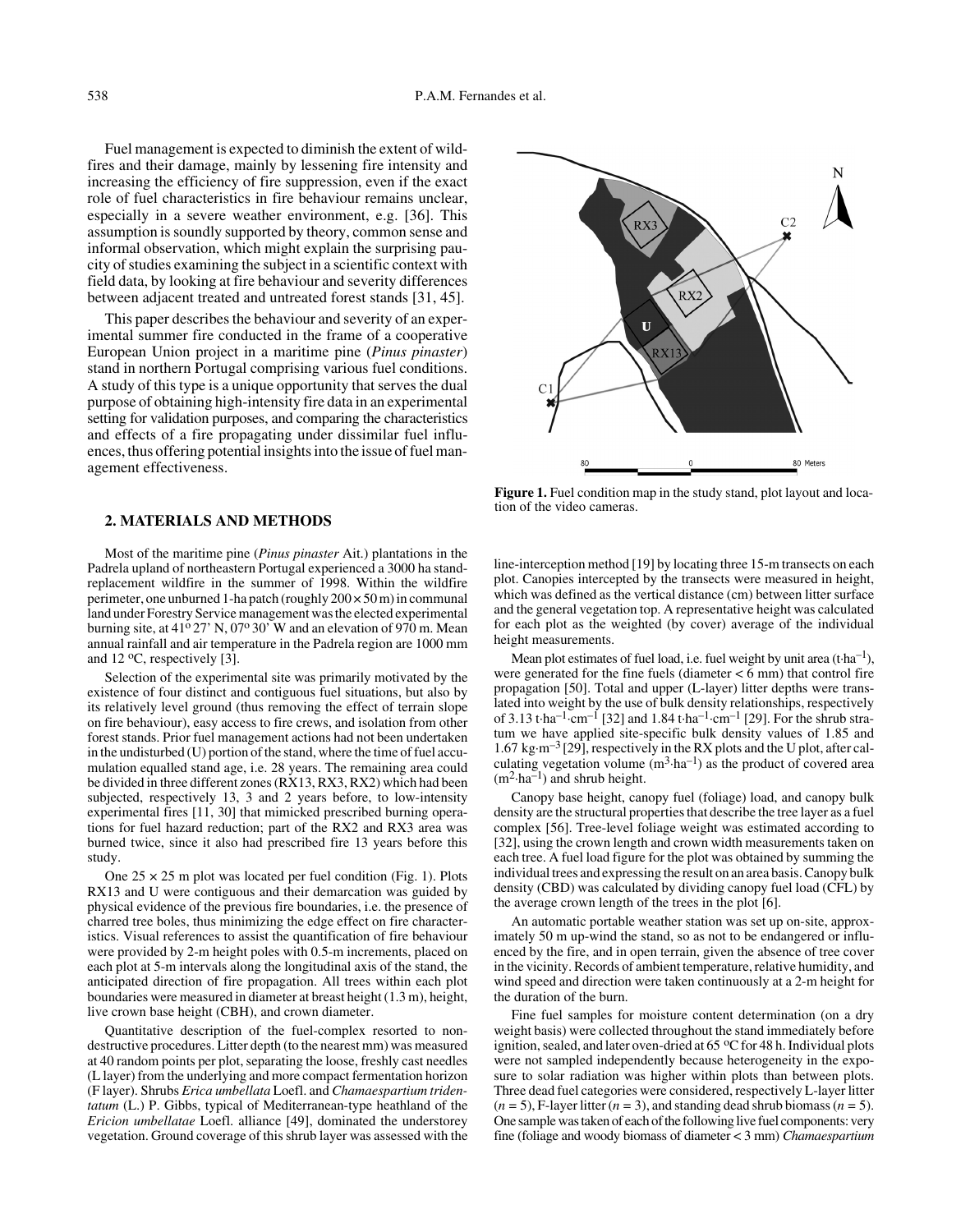| Characteristics                           | Plot              |                   |                   |                   |  |
|-------------------------------------------|-------------------|-------------------|-------------------|-------------------|--|
|                                           | $\mathbf{U}$      | RX13              | RX3               | RX2               |  |
| Density (trees $\cdot$ ha <sup>-1</sup> ) | 2192              | 1480              | 1856              | 1760              |  |
| $DBH$ (cm)                                | $12.4 \pm 0.3$ a  | $12.4 \pm 0.4$ a  | $13.4 \pm 0.3$ a  | $12.3 \pm 0.4 a$  |  |
| H(m)                                      | $9.1 \pm 0.1 a$   | $8.5 \pm 0.2 a$   | $10.1 \pm 0.2 b$  | $9.1 \pm 0.1 a$   |  |
| CBH(m)                                    | $4.7 \pm 0.1 a$   | $4.0 \pm 0.1$ b   | $5.4 \pm 0.1$ c   | $5.2 \pm 0.1$ c   |  |
| $CFL$ , t $\cdot$ ha <sup>-1</sup>        | 10.56             | 8.45              | 10.85             | 8.57              |  |
| CBD, $\text{kg}\cdot\text{m}^{-3}$        | 0.24              | 0.19              | 0.23              | 0.22              |  |
| Shrub cover $(\%)$                        | $84.9 \pm 4.6 a$  | $84.6 \pm 5.5 a$  | $21.4 \pm 6.7$ b  | $17.3 \pm 1.6 b$  |  |
| Shrub height (m)                          | $0.52 \pm 0.03$ a | $0.50 \pm 0.03$ a | $0.31 \pm 0.05$ b | $0.30 \pm 0.07$ b |  |
| Litter depth (cm)                         | $12.1 \pm 0.5$ a  | $9.1 \pm 0.4 b$   | $5.9 \pm 0.2$ c   | $5.6 \pm 0.3$ c   |  |
| $SFL(ttha-1)$                             | 45.46             | 36.41             | 12.07             | 11.23             |  |

Table I. Descriptors of stand and fuel characteristics (mean  $\pm$  standard error) by fuel condition in the study site.

 $U =$  untreated; RX = prescribed burned, respectively 13, 3 and 2 years before the experimental burn. DBH = tree diameter at 1.3 m. H = tree height.  $CBH = \text{crown}$  base height. CFL = canopy fuel load. CBD = canopy bulk density. SFL = surface (shrubs and litter) fine fuel load. Means followed by the same letter within a row are not different at the 5% significance level, according to the Tukey-Kramer HSD test.

*tridentatum*, very fine *Erica umbellata*, shrub fuel of diameter 3– 6 mm, and *Pinus pinaster* needles. The differences in sampling intensity are justified by the major role dead fuels have on fire propagation; nevertheless, each sample is made up of plant material gathered from various locations, which should compensate the minimum sampling effort that was devoted to live fuels.

Two drip-torch operators ignited a fire line along 40 m of the windward edge of the stand, which propagated freely with the wind down the length of the stand. Plot location in relation to the fire path followed the sequence RX13-U-RX2-RX3. Fire behaviour was monitored by a pair of observers on each side of the fire and walking parallel to its main direction of propagation. The observers timed (with stopwatches) the flame base arrival to reference points in order to estimate the rate of fire spread, and made visual estimates of flame height and flame tilt angle [5]. Flame height was estimated in 0.2-m and 0.5-m classes, respectively for flames shorter and taller than 2 m, and tilt angle was estimated to the nearest  $5^{\circ}$ , assigning  $0^{\circ}$  to vertical flames. Flame length was determined from these two variables by trigonometry.

We were especially interested in acquiring detailed fire behaviour data for plots RX13 and U, because of the utility of such information to assess the temporal effectiveness of fuel management. This goal was reached by using one stationary video camera on each side of the fire, placed at the centre of a field of view encompassing plots RX13 and U (see Fig. 1). Subsequent analysis of the resulting imagery, crossed with the visual observations taken near the fire, allowed spread rate measurements and mean flame characteristics estimates at 1-min. intervals. The duration of surface fire and crown fire propagation for each period was also measured, and expressed as a percentage of the observation interval.

Fire severity, the overall immediate effect of fire on the ecosystem [54], was evaluated by several descriptors. Depth of burn, the vertical extent of forest floor combustion, is a broadly used and important indicator of the downward heat pulse. The random placement of 20-cm metallic pins on each plot just before ignition allowed the subsequent assessment of burn depth. Each pin was pressed into the forest floor until its flat extremity was level with the litter top [41].

Depth of burn was measured (mm) at each pin, averaged for the plot, and converted to forest floor mass consumption with the bulk density figures previously mentioned. The reduction in shrub loading was inferred from the measurement ( $n = 15$  on each plot) of the minimum tip diameter of the remaining branches and stems with a calliper [43].

Rate of fire spread, the estimated fuel consumption, and a standard low heat of combustion value of 18 000 kJ·kg<sup>-1</sup> [34] were multiplied to yield, for each plot, the mean fire intensity, defined by Byram [18] as the rate of heat release per unit length of fire edge  $(kW·m^{-1})$ .

The fire impact on the overstorey vegetation was appraised by inspecting the plots two weeks and twelve months after the burn, respectively to measure crown scorch height, i.e. the maximum average height to which foliage is lethally damaged by fire, and to classify individual trees regarding their live or dead condition. Crown scorch ratio was calculated as the scorched proportion of total crown length, thus providing a more meaningful indication of physical damage than scorch height alone.

#### **3. RESULTS AND DISCUSSION**

## **3.1. Fire environment**

Differences in tree morphology between plots are not relevant (Tab. I), but a wider gap between tree canopy and the ground is apparent in plots RX2 and RX3, due to the defoliation imposed by the recent fire treatments on the lower branches. Canopy fuel load and bulk density are higher where tree density is higher, but the differences between plots are sufficiently small to be irrelevant as a source of crown fire hazard variation [62]. All CBD values are well above the tentative threshold of  $0.10 \text{ kg} \cdot \text{m}^{-3}$  required to sustain the spread of an active crown fire [1, 23].

The characteristics of the surface fuel complex were highly variable over the experimental area. The plots without previous surface fuel management (U) and where prescribed fire had been carried 13 years before (RX13) exhibited a low and aerated, relatively continuous shrub stratum and notorious litter accumulation. In contrast, plots RX2 and RX3 had sparse shrubs and a litter layer that was thinner by 2/3 to 1/2. Plots U and RX13 were statistically different (*p <* 0.05) from RX2 and RX3 regarding all the examined fuel descriptors, whereas U and RX13 were significantly different from each other in litter thickness but not in shrub height and cover.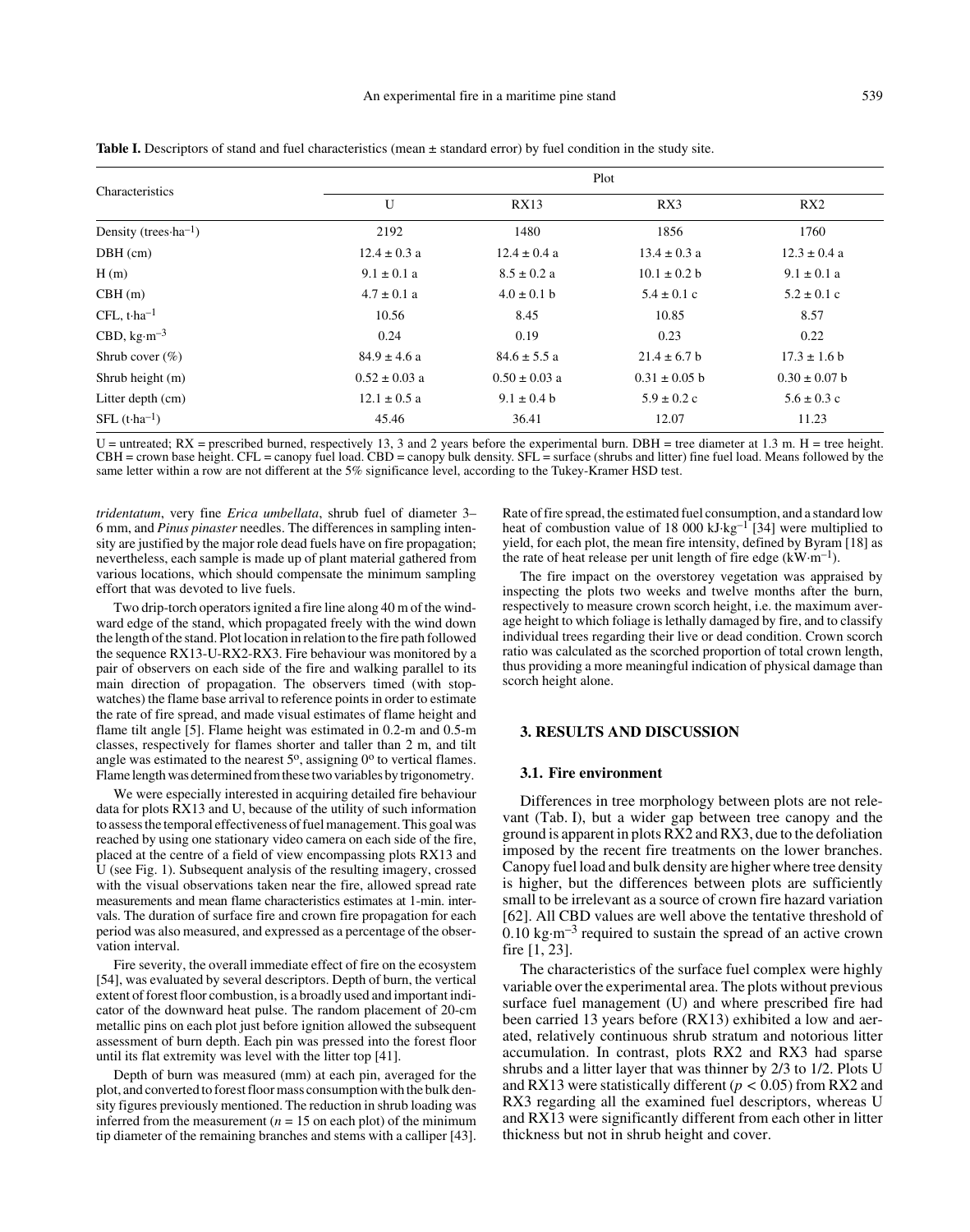**Table II.** Mean and range in fire weather descriptors and mean fuel moisture contents.

| Weather                                                                             |                           |
|-------------------------------------------------------------------------------------|---------------------------|
| Temperature $(^{\circ}C)$                                                           | $29(29-30)$               |
| Relative humidity $(\%)$                                                            | $25(24-27)$               |
| Open 2-m wind speed $(km \cdot h^{-1})$<br>1-min. mean values<br>1-min. max. values | $12(1-19)$<br>$17(10-27)$ |
| Fine fuel moisture $(\% )$                                                          |                           |
| L-layer litter                                                                      | 3.4                       |
| F-layer litter                                                                      | 7.3                       |
| Shrubs, dead fuel                                                                   | 4.8                       |
| Shrubs, $<$ 3 mm live fuel<br>Chamaespartium tridentatum<br>Erica umbellata         | 104.4<br>90.8             |
| Shrubs, 3–6 mm live fuel                                                            | 64.5                      |
| <i>Pinus pinaster</i> live needles                                                  | 116.5                     |

The experimental burn took place on the 16th July of 2002 under a Fire Weather Index [63] value of 40, i.e. fire danger rated Very High [67], and on-site attendance by fire fighting crews was naturally required. The average and extreme observations collected by the weather station during the period (16:08–16:35) of fire propagation inside the study plots are reported in Table II, which also includes fuel moisture contents. Air temperature and relative humidity (the minimum daily value was attained during the burn) were reasonably constant, contrarily to wind speed. Dead fuels were very dry, but the live fuel moisture status was just slightly below the spring maximums indicated by a previous study [27] conducted in the region.

#### **3.2. Fire behaviour and severity**

Table III quantifies fire behaviour in the different plots. Ground slope along the fire propagation axis was 0–5% throughout the stand, thus implying a wind and fuel-driven variation in fire behaviour. The fire was generally slow moving, undoubtedly because of the prevailing weak winds. It must be noted that 2-m wind speeds inside the stand, as measured by the fire observers, were three to five times lower than the concurrent winds measured by the weather station.

The most striking discrepancies in fire characteristics between plots are related to flame size and type of fire, i.e., surface or crown fire. Flame length and fire intensity increased with surface fuel accumulation. Three fire behaviour levels can be distinguished, respectively: (i) a surface fire of low (RX2) to moderate (RX3) intensity, with flames never exceeding 3 m in height; (ii) an intense surface fire with crowning periods (RX13); and (iii), a relatively continuous wall of flames involving both the surface and the tree canopy layers in plot U. Shortdistance (5–15 m) spotting was observed in RX13 and U, demanding suppression efforts to be taken in the shrubland that bordered the stand.

According to the crown fire classification of Van Wagner [62], the observed fire behaviour level (ii) is readily qualified as a passive crown fire. The horizontal wind strength was unable to overcome the fire's buoyancy in the RX13 plot, and the fire front advance was apparently restrained by indrafts, an inference drawn from the upright flame position that prevailed most of the time. Tree torching always succeeded the surface fire and usually occurred during periods of higher wind velocity, when fire intensity and flame depth increased. Because of wind, convective heat transfer to the canopy attains its peak before radiative heat transfer does [24]. Convection from a surface fire might be insufficient to initiate crowning, but the ignition temperature required for vertical fire development can still be attained if the radiative heat flux that follows the passage of the main flame front is strong enough.

Fire behaviour level (iii) does not fully conform to the definition of an active crown fire, because the surface and crown components of the fire rarely moved together as a linked unit and the crown fire phase lagged behind the surface fire in most instances; this is why a distinction is made in Table III between surface and crown flame lengths. Active crown fires typically display flame extensions above the canopy in the order of half

| Parameter                                 | Plot                               |                                   |          |     |  |
|-------------------------------------------|------------------------------------|-----------------------------------|----------|-----|--|
|                                           | U $(n = 7)$                        | $RX13 (n = 9)$                    | RX3      | RX2 |  |
| $R \text{ (m-min}^{-1})$                  | $3.6 \pm 0.6 a$<br>$(2.4 - 6.7)$   | $1.9 \pm 0.5 b$<br>$(0.8-5.2)$    | 2.6      | 1.2 |  |
| $L_{S}$ (m)                               | $5.4 \pm 0.4 a$<br>$(4.0-6.9)$     | $3.8 \pm 0.2 b$<br>$(3.0 - 4.8)$  | 2.5      | 1.2 |  |
| $I_{\rm S}$ (kW $\cdot$ m <sup>-1</sup> ) | 4925                               | 1520                              | 931      | 399 |  |
| $L_{\rm C}$ (m)                           | $13.6 \pm 1.8$ a<br>$(9.1 - 23.3)$ | $9.4 \pm 0.3$ b<br>$(8.0 - 10.2)$ | -        | -   |  |
| Crown fire $%$                            | $100 \pm 0 a$                      | $35 \pm 7$ b                      | $\theta$ | 0   |  |

**Table III.** Fire behaviour description in the study plots (mean ± standard error, range in brackets).

 $R$  = rate of fire spread;  $L_S$  = surface fire flame length;  $I_S$  = surface fire intensity;  $L_C$  = crown fire flame length. Mean, standard error and observed range are provided for plots U and RX13. Within a row, U and RX13 means followed by the same letter are not different at the 5% significance level, according to the Tukey-Kramer HSD test.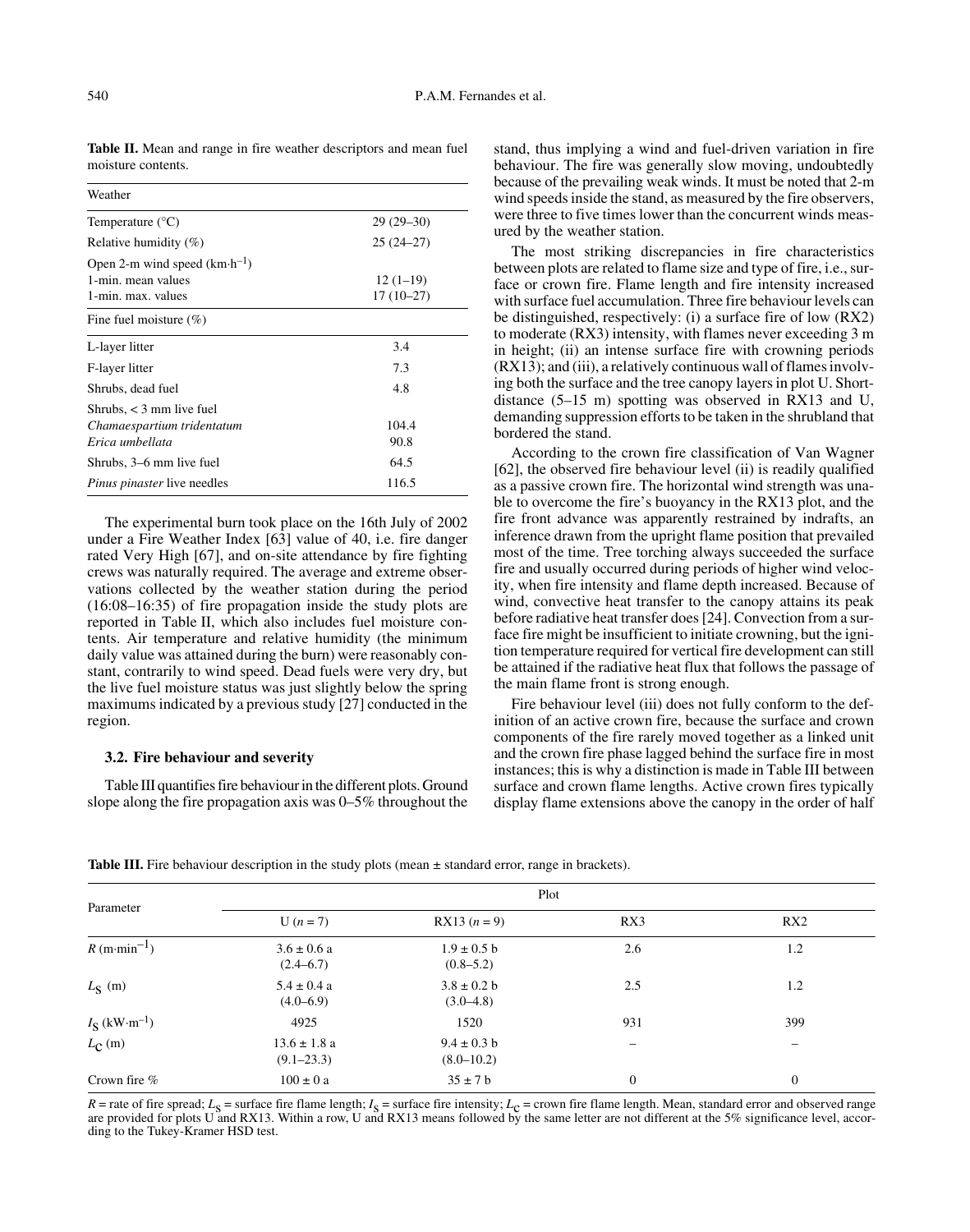

**Figure 2.** 2-m open wind speed versus rate of fire spread and surface flame length in plots  $RX13$  (triangles) and U (dots).

to twice the stand height [7, 53], but such magnitudes were never observed, further adding to the impression that the fire did not develop to its full crowning potential anywhere in the stand. Assuming the consumption of 90% of the canopy needle mass, total fire intensity in plot U averages 5 955 kW·m–1 and peaks at 11 040 kW $\cdot$ m<sup>-1</sup>, values in the low range of the possible intensity of a crown fire [53]. Had windier conditions prevailed during the experiment and the combination of abundant and very dry fuel would presumably lead to extreme fire behaviour in plots U and RX13.

There is no doubt that fire behaviour moderation in plots RX2 and RX3 is a direct consequence of the recent fuel treatment, but to what extent is the hazard-reduction effect persistent in time? This question was addressed by a comparative fire behaviour analysis between plots U and RX13.

The one-minute interval data available for plots RX13 and U shows significant (*p <* 0.05) correlations between all fire behaviour descriptors, and a consistently strong and positive association between wind speed and fire characteristics (Tab. IV and Fig. 2). Flame length and fire rate of spread

Table IV. Correlation matrix between fire behaviour variables and 2-m open windspeed for the 1-min observation periods in plots U and RX13  $(n = 16)$ .

|              | R | $L_{\rm c}$ | $L_c$     | Crown fire % Wind speed |           |
|--------------|---|-------------|-----------|-------------------------|-----------|
| R            |   | $0.79***$   | $0.68**$  | $0.60*$                 | $0.76**$  |
| $L_{\rm s}$  |   |             | $0.80***$ | $0.76***$               | $0.86***$ |
| $L_{\rm c}$  |   |             |           | $0.56*$                 | $0.55*$   |
| Crown fire % |   |             |           |                         | $0.79***$ |
| Wind speed   |   |             |           |                         |           |

Correlations significant at the 5, 1 and  $0.1\%$  levels are denoted by  $*$ . \*\* and \*\*\*, respectively. Symbols for the variables are explained in Table III.

increased from RX13 plot to U plot (Tab. III), but the same is true for wind speed, with significantly different mean values of  $6.4 \pm 1.5 \text{ km} \cdot \text{h}^{-1}$  and  $12.0 \pm 0.5 \text{ km} \cdot \text{h}^{-1}$ , according to the Tukey-Kramer HSD test. Overall, the best fit  $(r^2 = 0.71)$  to the observed overall variation in the spread rate as a function of wind speed is granted by a power function of the form  $y = a + bx^c$ (with  $c = 3.8$ ), while 74% of the variation in flame length is explained by a linear regression in wind speed. The residual variances after the wind speed effect had been accounted for cannot be explained by the plot (i.e., the fuel) effect ( $p = 0.6711$ for spread rate and  $p = 0.2913$  for flame length), even if on average the flame length residual variance after accounting for the plot effect is 0.4 m higher on plot U. Objectively, surface fire behaviour differences between plots U and RX13 are not recognizable as the result of distinct fuel conditions or, in other words, if a fuel effect exists it is confounded with the wind effect.

The scatterplot in Figure 2 and the coefficient  $c = 3.8$  fitted by non-linear least squares suggests a far more pronounced wind effect on spread fire rate than what would be predicted by surface fire behaviour models [15, 21, 22, 28, 50]. Actually, this dramatic fire response to a modest increase in wind speed is the expected trend in the region of transition between surface and crown fire in conifer stands, especially in plantations with a well-defined gap between the two fuel layers. A fire is expected to alternate in a short time span between the surface fuel and the tree canopy within a certain range of the possible wind fluctuation [53]. Once a fire crowns the propagation regime is modified, with the crown phase exerting some degree of control over fire spread [34, 64]. Surface to crown transition in fire propagation should be associated, as a minimum, to a double increase in spread rate [7]. The fire front is vertically extended to the highly porous tree canopy, which hasten ignition and enhances combustion, involves more fuel thus increasing pre-heating of the adjacent unburned fuels, and indirectly modifies the wind profile.

Fire spread rate and surface flame length are highly correlated (Tab. IV). After describing flame length in terms of spread rate by an equation of the form  $y = a x^b$  (with  $b = 0.30$ ,  $r^2 = 0.71$ ), the non-explained variance can be ascribed to a fuel influence, because flame length depicts fire intensity and therefore varies proportionally to rate of spread and fuel availability [18]. The mean of flame length residuals in plot U is 0.5 m higher than in plot RX13, again suggesting the existence of an actual fuel effect, albeit not statistically significant ( $p = 0.1367$ ) because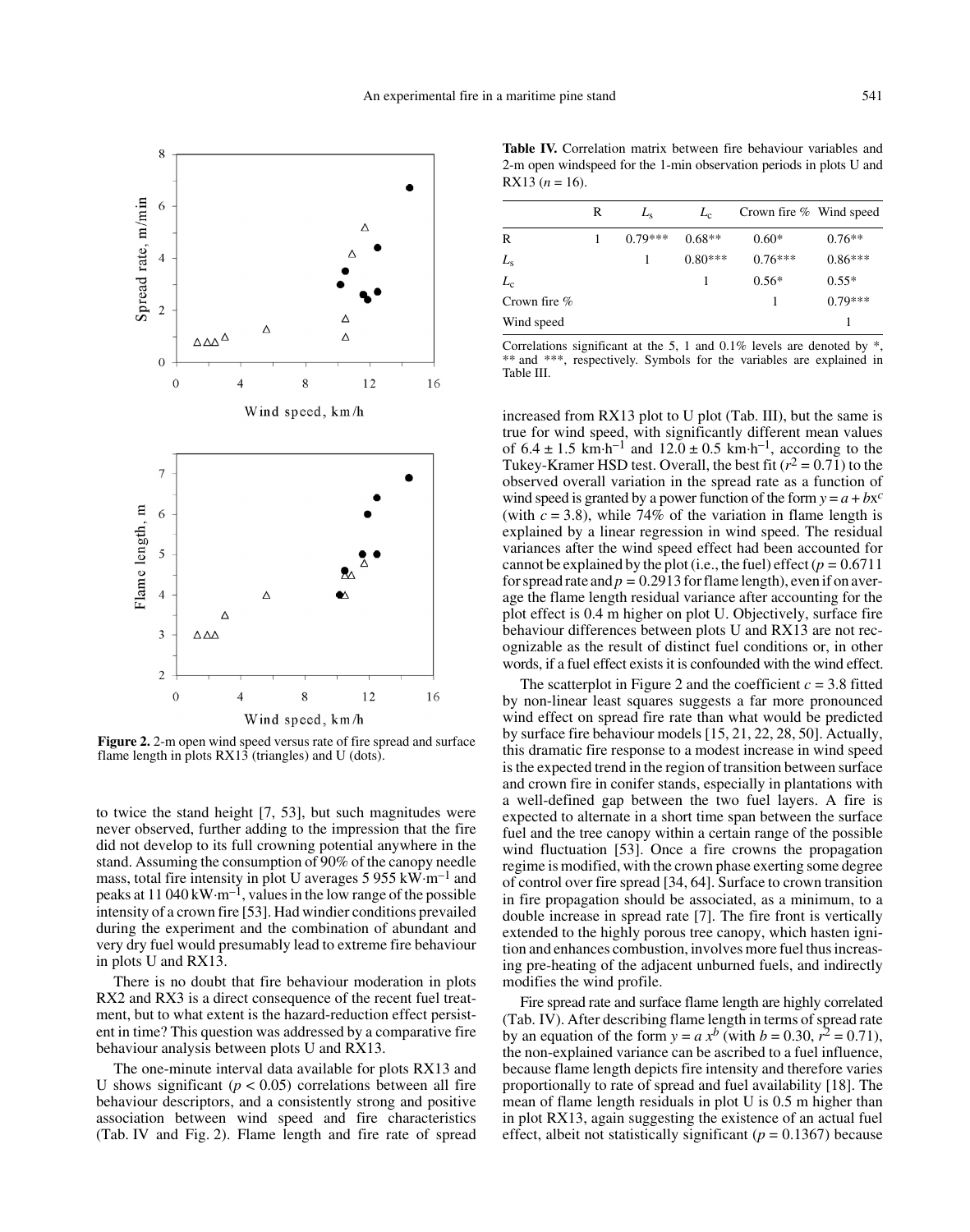| Plot        | Depth of burn (cm) | Shrub terminal diameter (mm) | Crown scorch ratio | Tree mortality $(\%)$ |
|-------------|--------------------|------------------------------|--------------------|-----------------------|
| U           | 13.9               | 12                           | 1.00               | 100                   |
| <b>RX13</b> | 7.8                |                              | 1.00               | 100                   |
| RX3         | 5.9                |                              | 0.94               | 55                    |
| RX2         | 5.5                |                              | 0.88               | 41                    |

Table V. Fire severity description in the study plots.

of the reduced number of observations. Vega et al. [66] have observed in a controlled combustion environment that the decomposing litter of *Pinus pinas*ter, if dry enough, burns actively in the fire front and adds to flame size. Surface fuel descriptors other than total litter depth and load are not distinguishable between plots RX13 and U, but other fuel characteristics not assessed in this study (coarse fuel loading, porosity, dead fuel percentage) are presumably different and favourable to more extreme fire behaviour in the untreated portion of the stand. The difference in fuel accumulation time is expected to generate a higher load of downed dead woody fuels in plot U, and a more flammable shrub layer, because *Erica umbellata* – *Chamaespartium tridentatum* communities increase in porosity as they age and are richer in dead components and lower in live moisture content [33].

The function  $y = a x^b$  (with  $b = 0.31$ ) also applies to the relationship between rate of fire spread and crown fire flame length, even if their association is noticeably weaker  $(r^2 = 0.37)$ . Again, a non-significant plot effect  $(p = 0.3134)$  arises after accounting for the effect of spread rate, with the mean residuals of flame length being 1.6 m longer in plot U. Canopy fuel load and bulk density increase respectively by 25% and 26% in the U plot in relation to the RX13 plot (see Tab. I). Whether the increase in crown flame length in the U plot is caused by the more vigorous surface fire phase or by the denser canopy is a matter of speculation, but both factors are probably involved.

The role of fuel in fire behaviour is significant only when crown fire % is the analysis variable. A stepwise regression selects the plot ( $p = 0.0002$ ) and wind speed ( $p = 0.0107$ ) as the two sole determinants of crown fire %  $(R^2 = 0.88)$ . The plot effect is dominant, since it is associated with a standardised regression coefficient (β) of 0.65, while for wind speed  $β =$ 0.37. If these two variables are removed from the analysis, the stepwise regression prefers surface flame height  $(p = 0.0002,$  $r^2 = 0.63$ ) and surface flame length ( $p = 0.0007$ ,  $r^2 = 0.57$ ) to rate of spread ( $p = 0.0148$ ,  $r^2 = 0.35$ ), which is suggestive of a fuel load effect. A probabilistic model for crown fire initiation based on a sound data basis has identified surface fuel consumption as a meaningful variable [23]. Fuel consumption was indeed different between plots RX13 and U (Tab. V) and, as mentioned before, this might have been true for fuel properties not examined in this study. Such differentiation naturally led to a distinct history of heat release rate [4] with potential implications in the development of crown fire. However, and similarly to crown flame length, the plot effect should also comprise a crown fuel component, and the results are consistent with the theory of Van Wagner [62] which relates persistent fire propagation in the canopy to higher values of foliar bulk density.

Table V displays indicators of fire severity for the four study plots. Surface fine fuels were completely consumed and total fuel removal was very high. Post-burn fuel differences between plots and the apparent higher fire severity in RX13 and U are reflections of the initial fuel presence, i.e. depth of burn is dependent on pre-burn forest floor thickness, and diameter of the residual stems is a consequence of pre-burn shrub development.

Depth of burn has been correlated or associated with soil heating by several authors [13, 14, 35, 53, 55, 60], thus making it a good indicator of belowground biological impact, with effects in the density and composition of the vegetation regenerating after the fire [42]. In view of the opposing reproductive strategies of the two dominant shrub species in the study site, *Chamaespartium tridentatum* being a vigorous sprouter and *Erica umbellata* an obligate seeder [46], the respective response to variations in the degree of organic soil removal can be different; which would affect their relative importance in the post-burn community. In addition, the establishment success of *Pinus pinaster* seedlings should decrease with burn depth [20].

Tree mortality in RX13 and U was total, the expected result after full crown scorch in this species or in any other pine lacking resprouting traits [39]. Approximately half of the trees were killed in the recently treated areas, but this figure should rise during the second post-fire year, as indicated by a model for fire-induced mortality in *Pinus pinaster* [11] that uses crown scorch ratio as the independent variable and predicts mortality levels of 65% and 80% for RX2 and RX3, respectively.

Variability in the fire and in tree morphology are key factors that determine the degree of tree mortality [51, 52]. Tree injury differences between plots were determined by fire behaviour, but differential damage and survival within a plot were only observed in RX2 and RX3, where fire intensity was sufficiently low to allow selective, size-determined tree mortality processes to come into play. In contrast, fire behaviour in plots RX13 and U was always above some critical threshold for tree mortality.

Fires that burn deeper into the forest floor imply not just the consumption of more fuel but also longer residence times that increase the amount of energy delivered to the soil and the resulting effects on its physical, chemical and biological properties [37]. So, and even though plots U and RX13 have both experienced a stand-replacement fire, a comparison of fire severity can still be made on the basis of the observed differences in fuel consumption in the ground, surface and tree canopy. Such distinction is relevant to the direct impact of the fire, but also to its secondary consequences on nutrient cycling and erosion potential.

# **4. CONCLUSION**

A dramatic contrast was observed in fire behaviour and severity between plots that had received recent fuel management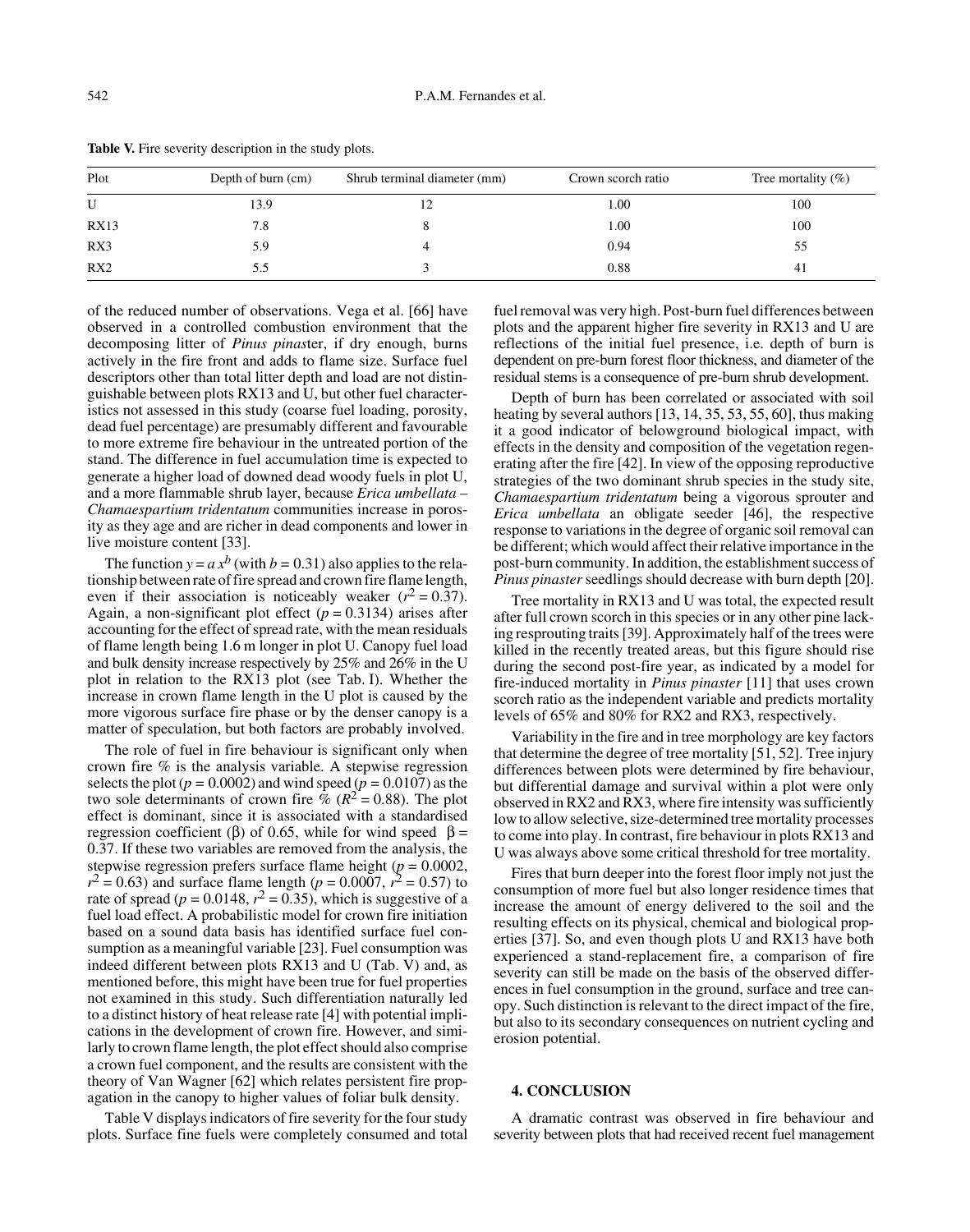(RX2, RX3) and plots that did not (RX13, U). However, where within plot variability was quantified (RX13 and U), wind speed had the chief role in determining the fire behaviour range, to the point of masking the possible existence of a plot effect caused by fuel complex differences. Minor wind speed increases were critical to the transition of a surface fire to a crown fire or greatly enhanced the propagation and intensity of the crown fire phase.

In the studied fuel complex – litter from a long-needled pine combined with schlerophylous and flammable low shrubs – the fire spread rate was apparently independent of fuel characteristics. On the contrary, the difference between fire intensity in the recently treated plots and in the old-treated and unmanaged plots was obvious. The statistical analysis suggested that prescribed burning benefits in reducing fire intensity had not entirely vanished 13 years after the treatment and after understorey vegetation had regained its former importance: litter quantity was still below the undisturbed fuel situation level and the overall flammability was probably lower.

If fuel conditions are very dry but wind speeds are in the low to moderate range, like in the present study, a pruned long-needled pine stand recently prescribed burnt will not support a crown fire and will partially survive a surface fire. The resulting stand structure is hardly interesting from the strict viewpoint of forest production, but is considerably more fire-resistant, and can be managed as a shaded fuel break [2]. Fuel treatments that eliminate the shrub layer and decrease litter depth in pine stands should therefore provide an adequate level of protection to structures and people in the wildland-urban interface, facilitating fire suppression and greatly increasing its cost-effectiveness. Even though fuel management has effectiveness limitations, the ecological severity of a wildfire and the feasibility of fire fighting are undoubtedly dictated by fuel accumulation.

We have examined the characteristics and consequences of an experimental fire conducted in the wildfire season in a forest stand. It is the first attempt of this type in southern Europe, or at least the first one that it is fully documented and reported to an international audience. Although limited in the conclusions that can be drawn, this study case provides useful and objective information about the efficiency of fuel management, and can be used as a source of data to develop, test and validate fire behaviour models.

**Acknowledgments:** This study was carried out in the frame of "FIRE STAR: a decision support system for fuel management and fire hazard reduction in Mediterranean wildland – urban interfaces", an European Union funded project (no. EVG1-CT-2001-00041). Délio Sousa, Carlos Brito, Carlos Fernandes, Sónia Mota and Luís Ruas took part in the fieldwork. Miguel Cruz and two anonymous reviewers provided valuable insights and suggestions. We also acknowledge Direcção Regional de Agricultura de Trás-os-Montes, the Civil Government of Vila Real, and the fire brigade of Vila Pouca de Aguiar. Jean-Luc Dupuy and Mathilde Cohen from INRA-Avignon (Unité de Recherches Forestières Méditerranéennes) translated the abstract to French.

#### **REFERENCES**

[1] Agee J.K., Fire strategies and priorities for forest health in the Western United States, in: Proc. 13th Conf. on Fire and Forest Meteorology, International Association of Wildland Fire, Fairfield, 1998, pp. 297–303.

- [2] Agee J.K., Bahro B., Finney M.A., Omi P.N., Sapsis D.B., Skinner C.N., Van Wagtendonk J.W., Weatherspoon C.P., The use of shaded fuelbreaks in landscape fire management, For. Ecol. Manage. 127 (2000) 55–66.
- Agroconsultores-COBA, Carta de Solos do Nordeste de Portugal, Univ. Trás-os-Montes e Alto Douro, Vila Real, Portugal, 1991, 105 p.
- [4] Albini F.A., Reinhardt E.D., Modeling ignition and burning rate of large woody natural fuels, Int. J. Wildland Fire  $5$  (1995)  $81-91$ .
- [5] Alexander M.E., Calculating and interpreting forest fire intensities, Can. J. Bot. 60 (1982) 349–357.
- [6] Alexander M.E., Help with making crown fire hazard assessments, in: Protecting People and Homes from Wildfire in the Interior West: Proc. of the Symp. and Workshop, USDA For. Serv. Intermt. Res. Stn. Ge. Tech. Rep. INT-251, Ogden, 1988, pp. 147–156.
- [7] Alexander M.E., Crown fire thresholds in exotic pine plantations of Australasia, Ph.D. thesis, Australian National University, Canberra, 1998, 228 p.
- [8] Alexander M.E., de Groot W.J., Fire behavior in jack pine stands as related to the Canadian Forest Fire Weather Index (FWI) System, Can. For. Serv. North. For. Center, Edmonton, Alberta, 1988 (poster with text).
- [9] Alexander M.E., McCaw W.L., Smith R.H., Neal J.E., High-intensity fire behaviour in an exotic pine plantation: the Iffley experiments, Western Australia, in: Abstracts of the Australian Bushfire Conf. 1991, Univ. of New South Wales, Univ. Coll., Austr. Defence Force Acad., Canberra, 1991, p. 18.
- [10] Almeida A., Rego F., Caracterização dos ecossistemas portugueses e sua relação com o perigo de incêndio, in: Rego F.C., Botelho H. (Eds.), A Técnica do Fogo Controlado, Univ. de Trás-os-Montes e Alto Douro, Vila Real, 1990, pp. 5–8.
- [11] Botelho H.S., Rego F.C., Ryan K.C., Tree mortality models for *Pinus pinaster* of northern Portugal, in: Proc. 13th Conf. on Fire and Forest Meteorology, International Association of Wildland Fire, Fairfield, 1998, pp. 235–240.
- [12] Botelho H., Vega J.A., Fernandes P., Rego F., Prescribed fire behaviour and fine fuel consumption in Northern Portugal and Galiza maritime pine stands, in: Viegas D.X. (Ed.), Proc. 2nd Int. Conf. on Forest Fire Research, Universidade de Coimbra, Coimbra, 1994, pp. 343–353.
- [13] Bradstock R.A., Auld T.D., Soil temperatures during experimental bushfires in relation to fire intensity: consequences for legume germination and fire management in south-eastern Australia, J. Appl. Ecol. 32 (1995) 76–84.
- [14] Burrows N.D., A soil heating index for interpreting ecological impacts of jarrah forest fires, Aust. Forest. 62 (1999) 320–329.
- [15] Burrows N.D., Fire behavior in jarrah forest fuels. 2. Field experiments, CALM Science 3 (1999) 57–84.
- [16] Burrows N., Ward B., Robinson A., Aspects of fire behaviour and fire suppression in a *Pinus pinaster* plantation, Dept. of Conserv. and Land Manage. of West. Aust., Landnote 2/88, Perth, 1988, 4 p.
- [17] Burrows N., Ward B., Robinson A., Behaviour and some impacts of a large wildfire in the Gnangara maritime pine (*Pinus pinaster*) plantation, Western Australia, CALM Science 3 (2000) 251–260.
- [18] Byram G.M., Combustion of forest fuels, in: Davis K.P. (Ed.), Forest fire: control and use, McGraw-Hill, New York, 1959, pp. 90–123.
- [19] Canfield R.H., Application of the line interception method in sampling range vegetation, J. For. 39 (1941) 388–394.
- [20] Castro J.F., Bento J., Rego F., Regeneration of *Pinus pinaster* forests after wildfire, in: Goldhammer J.G., Jenkins M.J. (Eds.), Fire in Ecosystem Dynamics, Proc. 3rd Int. Symp. Fire Ecology, SPB Academic Publishing, The Hague, 1990, pp. 71–75.
- [21] Catchpole W.R., Catchpole E.A., Butler B.W., Rothermel R.C., Morris G.A., Latham D.J., Rate of spread of free-burning fires in woody fuels in a wind tunnel, Combust. Sci. Technol. 131 (1998)  $1 - 37$
- [22] Cheney N.P., Gould J.S., Catchpole W.R., The influence of fuel, weather and fire shape variables on fire-spread in grasslands, Int. J. Wildland Fire 3 (1993) 31–44.
- [23] Cruz M.G., Modeling the initiation and spread of crown fires, M.Sc. thesis, Univ. of Montana, Missoula, 1999, 143 p.